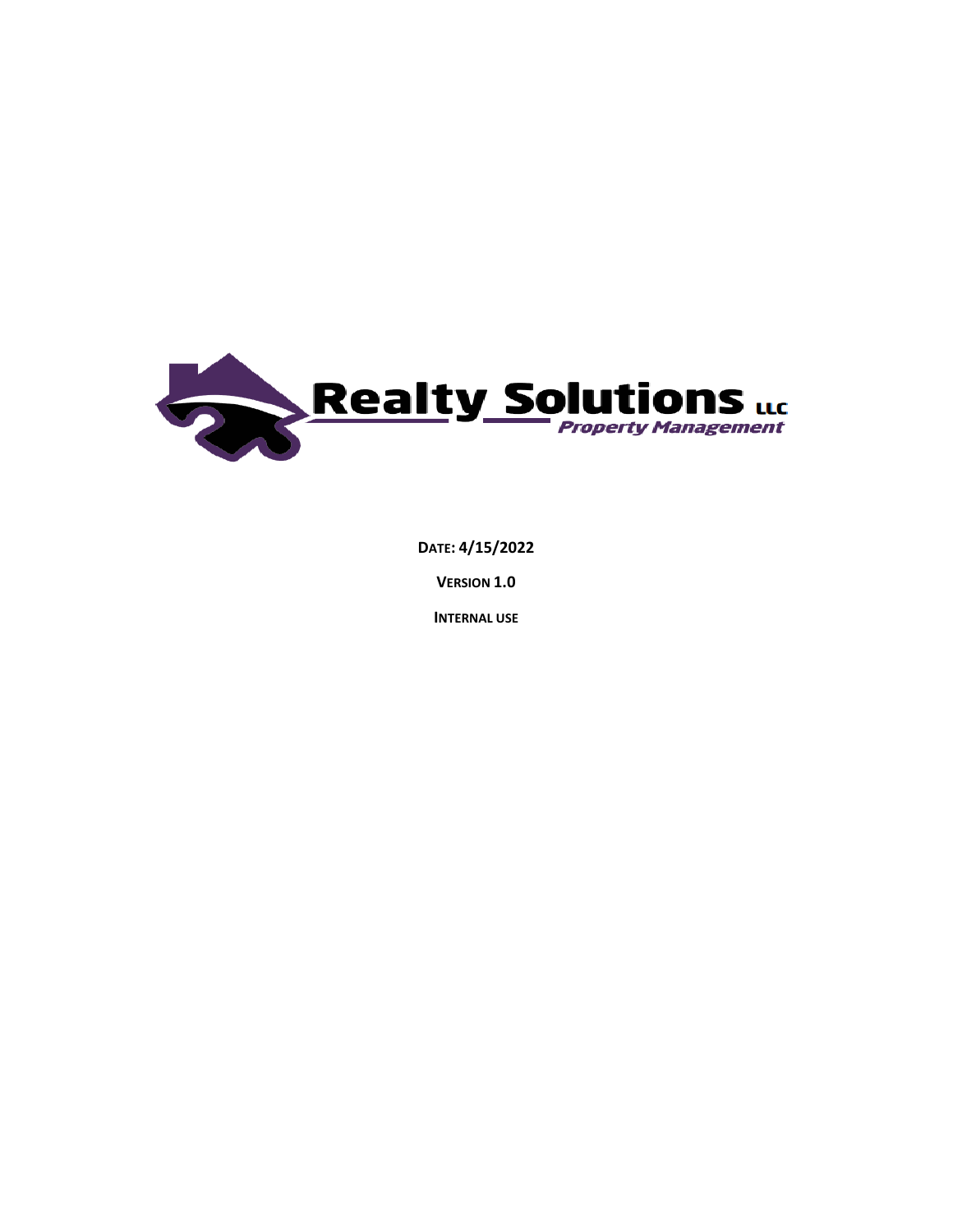# 1 CONTENTS

| $\overline{2}$ |                                                                                    |                                                                                                                                                                          |
|----------------|------------------------------------------------------------------------------------|--------------------------------------------------------------------------------------------------------------------------------------------------------------------------|
|                | 2.1                                                                                | DCA - NJ DEPARTMENT OF COMMUNITY AFFAIRS - HTTPS://NJDCA.ONLINEPHA.COM/ 4                                                                                                |
|                | 2.1.1                                                                              |                                                                                                                                                                          |
|                | 2.1.2                                                                              | Eviction Prevention Program (EPP)No table of figures entries found.  4                                                                                                   |
|                | 2.1.3                                                                              |                                                                                                                                                                          |
|                | 2.2                                                                                |                                                                                                                                                                          |
|                | 2.2.1                                                                              |                                                                                                                                                                          |
|                | 2.2.2                                                                              |                                                                                                                                                                          |
|                | 2.2.3                                                                              |                                                                                                                                                                          |
|                | 2.2.4                                                                              |                                                                                                                                                                          |
|                | 2.3                                                                                | Burlington County - https://www.co.burlington.nj.us/CivicAlerts.aspx?AID=1809  6                                                                                         |
|                | 2.3.1                                                                              |                                                                                                                                                                          |
|                | 2.3.2                                                                              |                                                                                                                                                                          |
|                | 2.3.3                                                                              | Status - Rental Assistance Not available, redirects to DCA website which is closed.                                                                                      |
|                | 2.4                                                                                |                                                                                                                                                                          |
|                | 2.4.1                                                                              | Camden County https://www.camdencounty.com/service/improvement-                                                                                                          |
|                | 2.4.2<br>need                                                                      | Camden County NJ Shares and Volunteers of America Delaware Valley -<br>https://patch.com/new-jersey/cherryhill/rent-mortgage-support-available-camden-co-residents-<br>8 |
|                | Cherry Hill New Jersey Only - https://www.chnj.gov/1316/COVID-Rental-and-Mortgage- |                                                                                                                                                                          |
|                | 2.5.1                                                                              |                                                                                                                                                                          |
| 2.5.2<br>2.5.3 |                                                                                    |                                                                                                                                                                          |
|                |                                                                                    |                                                                                                                                                                          |
|                | 2.5.4                                                                              |                                                                                                                                                                          |
|                | 2.6<br>9                                                                           | Gloucester County - https://www.gloucestercountynj.gov/1224/Emergency-Rental-Assistance                                                                                  |
|                | 2.6.1                                                                              |                                                                                                                                                                          |
|                | 2.6.2                                                                              |                                                                                                                                                                          |
|                | 2.6.3                                                                              |                                                                                                                                                                          |
| 3              |                                                                                    |                                                                                                                                                                          |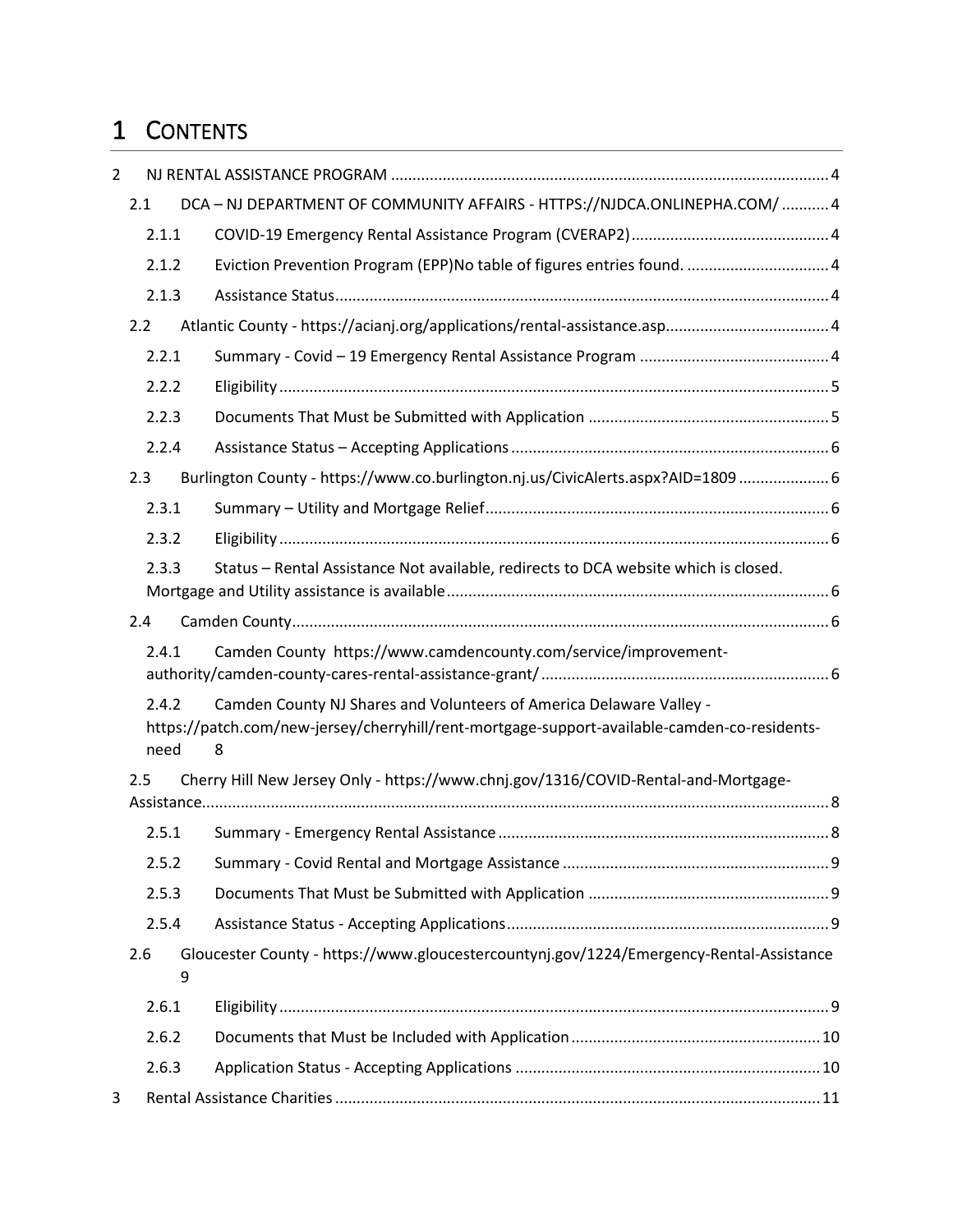| Catholic Charities of Middlesex and Central New Jersey-<br>3.1 |                                                                                                |                                                                                       |  |
|----------------------------------------------------------------|------------------------------------------------------------------------------------------------|---------------------------------------------------------------------------------------|--|
|                                                                |                                                                                                | https://www.needhelppayingbills.com/html/central_new_jersey_catholic_ch.html 11       |  |
|                                                                | 3.1.1                                                                                          |                                                                                       |  |
| 4                                                              |                                                                                                |                                                                                       |  |
|                                                                | 4.1.1                                                                                          |                                                                                       |  |
|                                                                | 4.2                                                                                            | Veterans Inc. - https://www.veteransinc.org/services/supportive-services-for-veteran- |  |
|                                                                |                                                                                                |                                                                                       |  |
|                                                                | 4.2.1                                                                                          |                                                                                       |  |
|                                                                | 4.2.2                                                                                          |                                                                                       |  |
|                                                                | 4.2.3                                                                                          |                                                                                       |  |
|                                                                | 4.3                                                                                            | Community Hope NJ - https://www.communityhope-nj.org/what-we-do/hope-for-             |  |
|                                                                |                                                                                                |                                                                                       |  |
|                                                                | 4.3.1                                                                                          |                                                                                       |  |
| 5                                                              |                                                                                                |                                                                                       |  |
|                                                                | 5.1                                                                                            |                                                                                       |  |
|                                                                | 5.1.1                                                                                          |                                                                                       |  |
|                                                                | 5.1.2                                                                                          |                                                                                       |  |
|                                                                | 5.1.3                                                                                          |                                                                                       |  |
|                                                                | 5.2                                                                                            |                                                                                       |  |
|                                                                | 5.2.1                                                                                          |                                                                                       |  |
| 6                                                              |                                                                                                |                                                                                       |  |
|                                                                |                                                                                                |                                                                                       |  |
|                                                                |                                                                                                |                                                                                       |  |
|                                                                | https://www.needhelppayingbills.com/html/central_new_jersey_catholic_ch.html 14                |                                                                                       |  |
|                                                                | https://www.communityhope-nj.org/what-we-do/hope-for-veterans/supportive-services-for-veteran- |                                                                                       |  |
|                                                                |                                                                                                |                                                                                       |  |
| 7                                                              |                                                                                                |                                                                                       |  |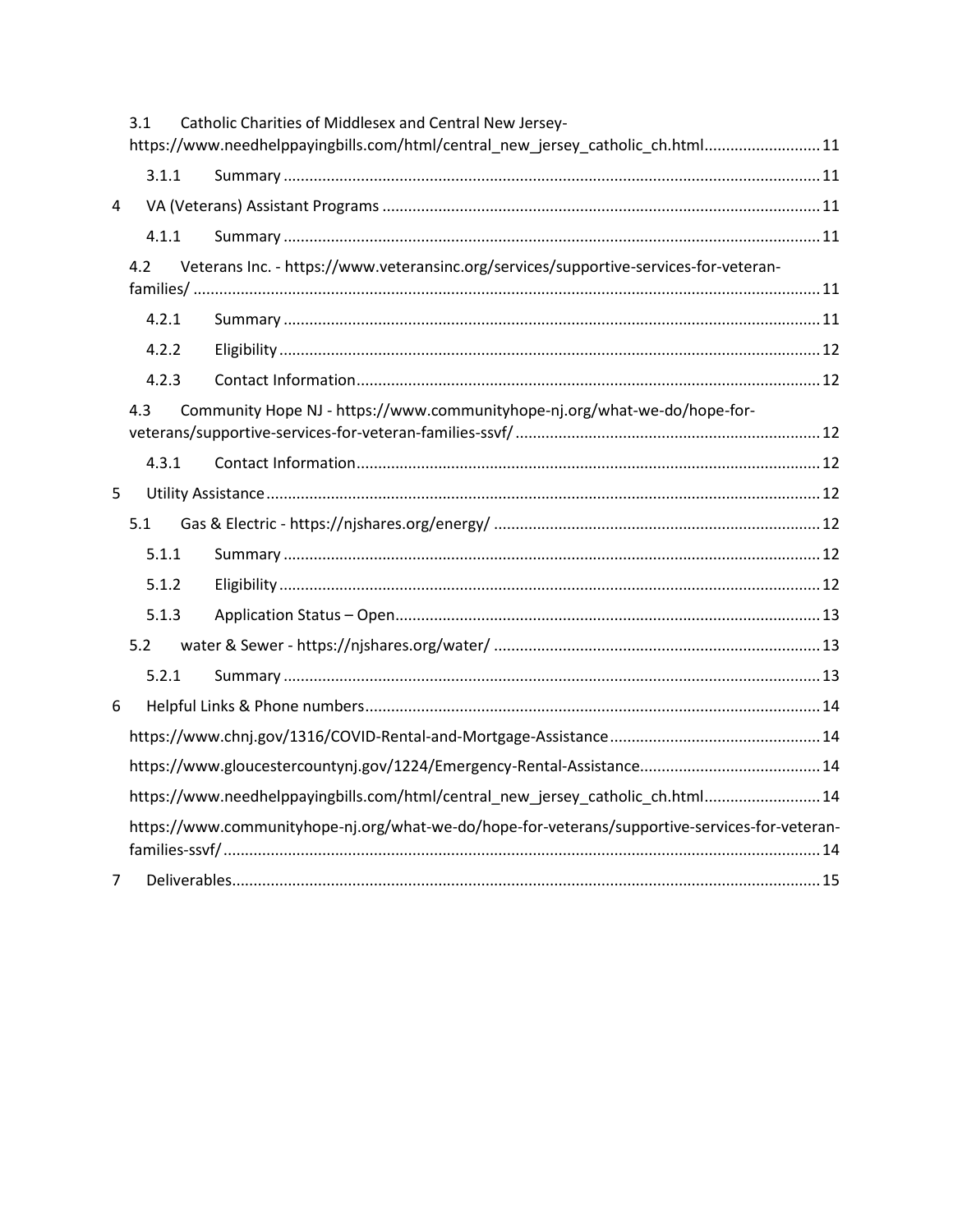# <span id="page-3-0"></span>2 NJ RENTAL ASSISTANCE PROGRAM

## <span id="page-3-1"></span>2.1 DCA – NJ DEPARTMENT OF COMMUNITY AFFAIRS - [HTTPS://NJDCA.ONLINEPHA.COM/](https://njdca.onlinepha.com/)

#### <span id="page-3-2"></span>2.1.1 COVID-19 Emergency Rental Assistance Program (CVERAP2)

The New Jersey COVID-19 Emergency Rental Assistance Program offers relief to low- and moderateincome households that are unable to pay rent and utilities during the COVID-19 pandemic.

#### <span id="page-3-3"></span>2.1.2 Eviction Prevention Program (EPP)No table of figures entries found.

The Eviction Prevention Program (EPP) is an extension of the CVERAP II designed to provide relief to tenants who have suffered deep economic losses through no fault of their tenants or themselves, and, simultaneously, make efforts to assist tenants who need help as a result of this crisis, in order to ensure some measure of security and stability for their families and communities; provide landlords with the restored rental income stream required to safely and efficiently operate their buildings; and prevent a resurgence of the COVID-19 pandemic that will threaten the health and safety of tenants, landlords, and the public at large.

#### <span id="page-3-4"></span>2.1.3 Assistance Status

The CVERAP2/Eviction Protection Program Portal is currently closed as funding has been fully obligated. If you have submitted a pre-application for CVERAP2/EPP prior to the closing of the waiting list and are contacted by DCA, please follow the application instructions you are given.

If you have not previously submitted a pre-application and are in need of help in paying rent arrears or future rental assistance, you may submit a pre-application here to be considered, in the future, if DCA receives additional funds.

## <span id="page-3-5"></span>2.2 Atlantic County - HTTPS://ACIANJ.ORG/[APPLICATIONS](https://acianj.org/applications/rental-assistance.asp)/RENTAL-ASSISTANCE.ASP

#### <span id="page-3-6"></span>2.2.1 Summary - Covid – 19 Emergency Rental Assistance Program

The Atlantic County COVID-19 Emergency Rental Assistance Grant Program will provide temporary rental assistance, for up to 12 months, to low- and moderate-income households that have suffered a COVID Hardship and Housing Instability due the COVID-19 pandemic. Applicants may be eligible for a grant for a maximum of up to 12 months of emergency rental assistance. The assistance, per month for rental assistance will be capped at DCA's fair market rent standard or the total of the rent, whichever is lesser. Rental Arrears are also eligible to be paid. Electric, Gas, and Water arrears and current bills are eligible to be paid by this program. All participants will be reviewed at the three-month interval to see if they are still in need of assistance. Persons applying must meet all applicable program income and eligibility requirements.

The program will be administered by the Atlantic County Improvement Authority under the direction of the Executive Director, John Lamey.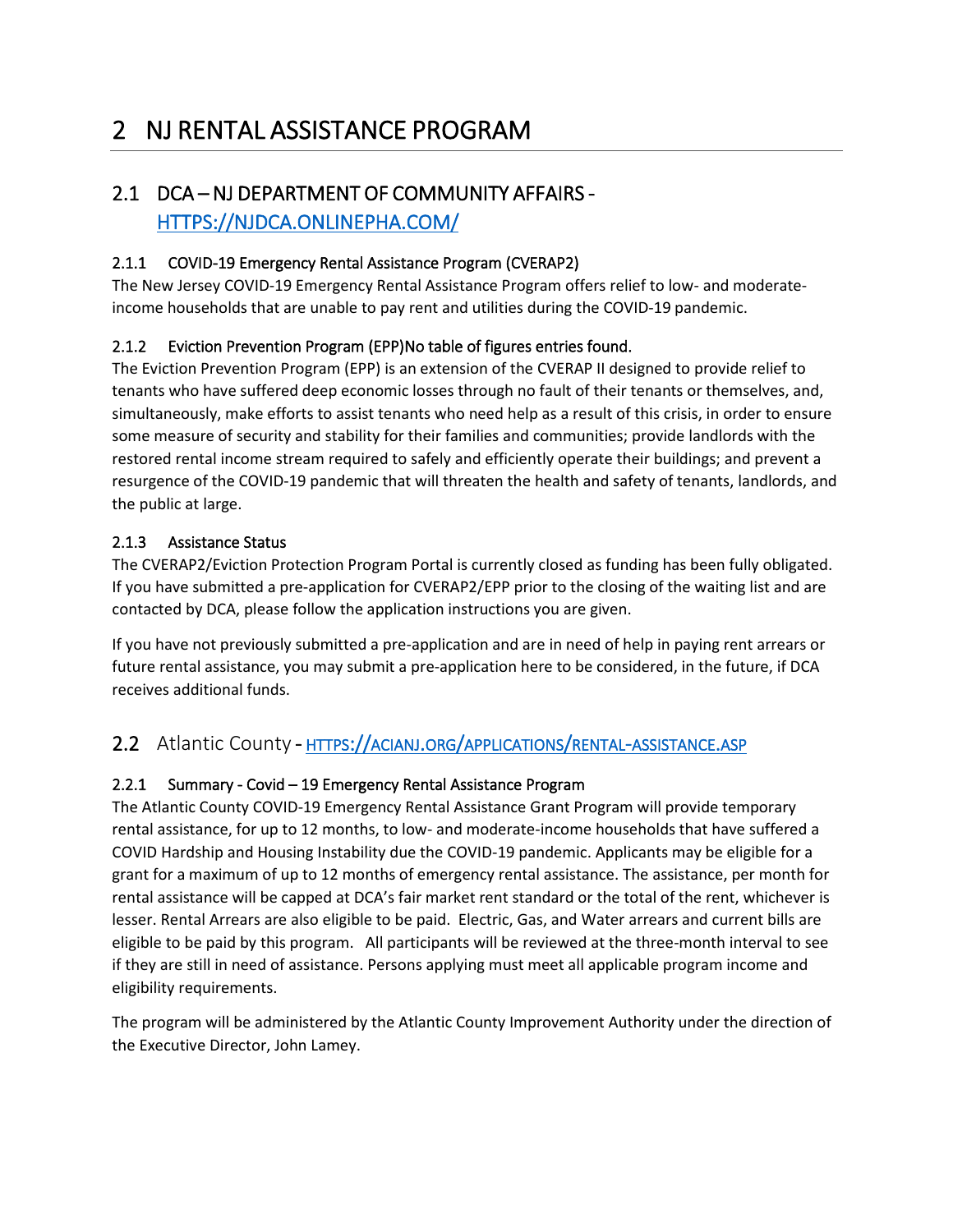#### <span id="page-4-0"></span>2.2.2 Eligibility

To be eligible for this program, an applicant to this program must be an Atlantic County Resident who can prove that they suffered an economic hardship because of COVID-19 or its aftermath. The applicant's household income must also meet the HUD Low- and Moderate-Income Limits for the County.

| # Of Household Members | 80% of Median Income |
|------------------------|----------------------|
| 1 Person               | \$46,450.00          |
| 2 Persons              | \$53,100.00          |
| 3 Persons              | \$59,750.00          |
| 4 Persons              | \$66,350.00          |
| 5 Persons              | \$71,700.00          |
| 6 Persons              | \$77,000.00          |
| 7 Persons              | \$82,300.00          |
| 8 Persons              | \$87,600.00          |

#### <span id="page-4-1"></span>2.2.3 Documents That Must be Submitted with Application

- A copy of ID from each household member
- A copy of your signed lease
- Proof of Current Household Income: (both of the following)
	- $\circ$  2 months of Bank Statements, or any online service you use for your household cash flow. example: PayPal, Chime, Prepaid Credit Card etc.
	- $\circ$  at least 3 current pay statements and proof of any other income from each household member with income
- Proof of COVID Hardship: (one of the following two)
	- o Unemployment Statement, or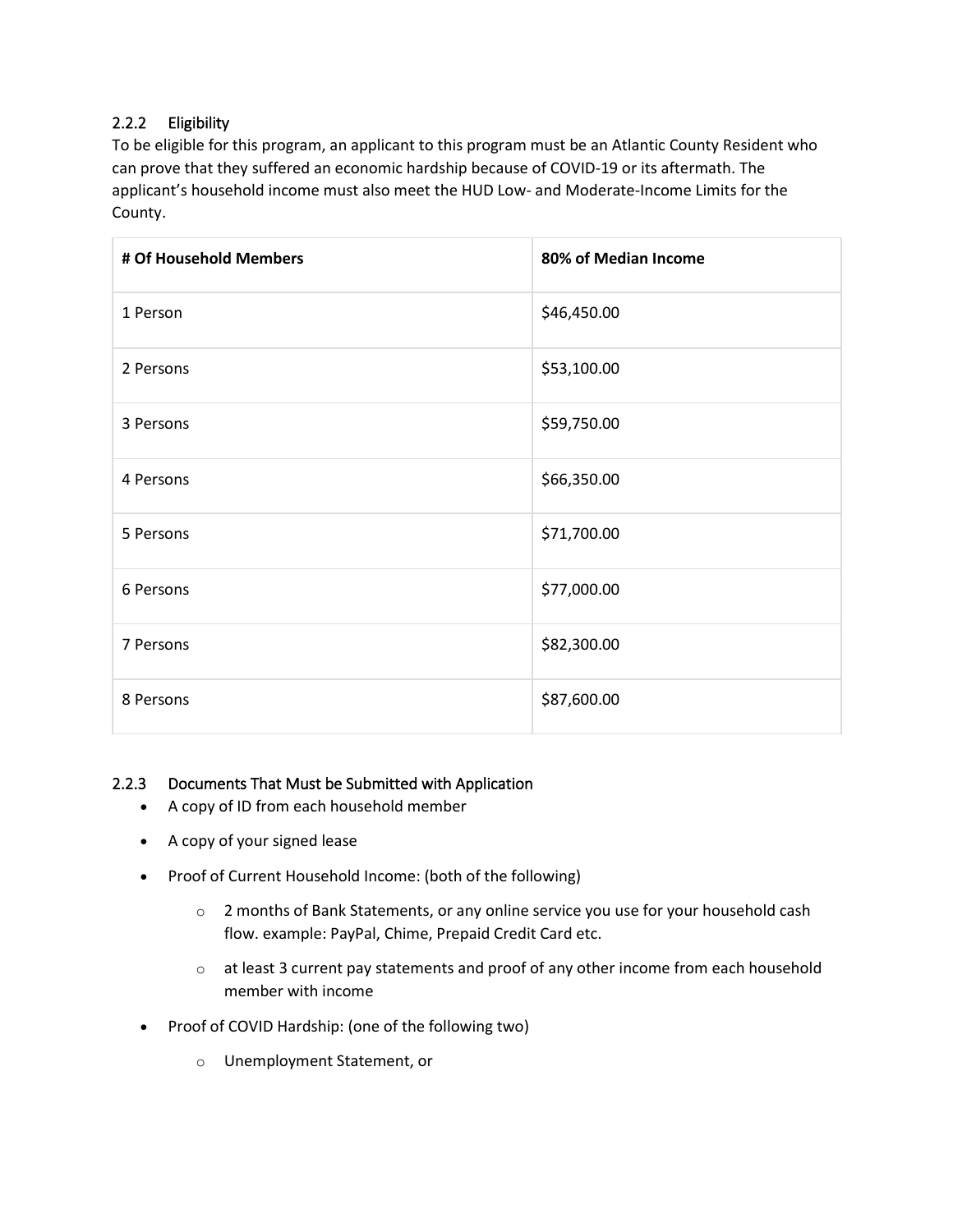- $\circ$  COVID Hardship Letter plus an Employer's Layoff Statement, Job Application Rejection, or Proof of Income Loss (2019 and 2020 tax returns)
- Proof of Housing Instability: (one of the following three)
	- o Proof of Arrears Rent/Utility/ Eviction Notice, or
	- o Evidence of unsafe/unhealthy living conditions,
	- o Proof that 50% of current household monthly income going to rent

#### <span id="page-5-1"></span><span id="page-5-0"></span>2.2.4 Assistance Status – Accepting Applications

#### 2.3 BURLINGTON COUNTY -

#### HTTPS://WWW.CO.BURLINGTON.NJ.US/CIVICALERTS.ASPX[?AID=1809](https://www.co.burlington.nj.us/CivicAlerts.aspx?AID=1809)

#### <span id="page-5-2"></span>2.3.1 Summary – Utility and Mortgage Relief

The program relies on federal COVID-19 aid from the U.S. Department of Housing and Urban Development. Income-eligible residents with documented COVID-19-related financial hardships are eligible to receive up to six months of assistance for outstanding mortgage payments or utility bills.

#### <span id="page-5-3"></span>2.3.2 Eligibility

To be eligible, homeowners must reside at the property and meet household income limits. Applications are considered on a first-come, first-served basis. Interested homeowners should submit a preliminary application online at [www.tfaforms.com/4913684.](http://www.tfaforms.com/4913684)

#### <span id="page-5-4"></span>2.3.3 Status – Rental Assistance Not available, redirects to DCA website which is closed. Mortgage and Utility assistance is available

#### <span id="page-5-5"></span>2.4 CAMDEN COUNTY

#### <span id="page-5-6"></span>2.4.1 Camden County[https://www.camdencounty.com/service/improvement-authority/camden](https://www.camdencounty.com/service/improvement-authority/camden-county-cares-rental-assistance-grant/)[county-cares-rental-assistance-grant/](https://www.camdencounty.com/service/improvement-authority/camden-county-cares-rental-assistance-grant/)

#### 2.4.1.1 Summary

The Camden County RECOVERS Rental Assistance Program, which draws \$31 million from funding provided by the U.S. Department of Treasury, is aimed at supporting **low-income** renters at risk of losing their homes or facing an eviction threat due to lost employment or income caused by the COVID-19 pandemic.

The Camden County Rental Assistance Program now makes available up to 18 months of back rent and utilities. While tenants will apply to take part in the program, payments will be made directly to landlords and utility companies.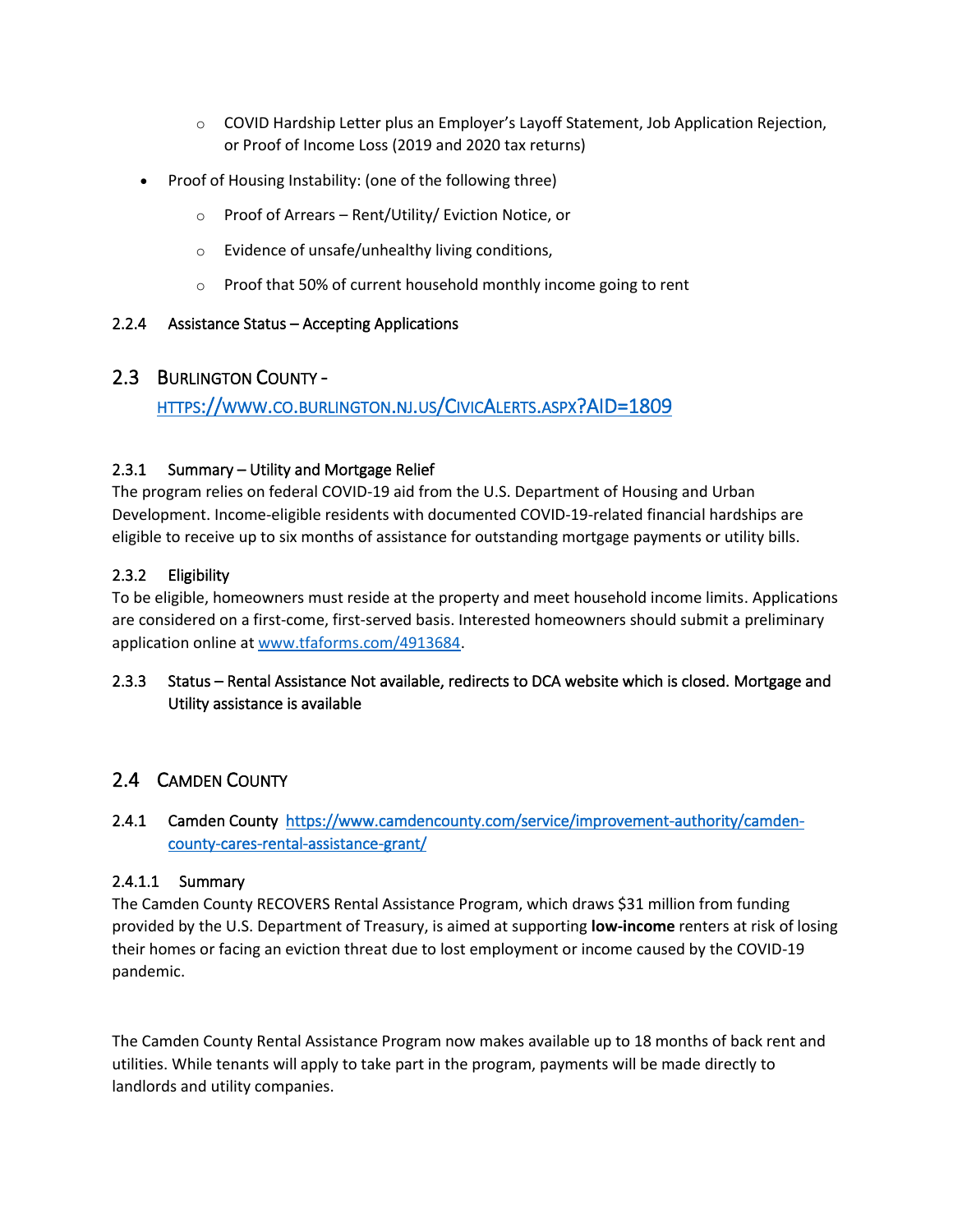#### 2.4.1.2 Eligibility

In order to qualify for Rental Assistance Program, tenants must meet the following eligibility and rules:

- Tenants cannot earn more than **80%** of Average Area Median Income (AMI);
- Tenant qualifies for unemployment or has experienced a reduction in household income, incurred significant costs, or experienced a financial hardship due to COVID-19
- Demonstrates a risk of experiencing homelessness or housing instability i.e., passed due notices, eviction notices etc.
- No duplication of funds will be permitted apartments/landlords which are funded under the State's tenant assistance program or Section 8 or months paid for by the previous program are not eligible;
- Landlords must agree to waive late fees and penalties accrued from March 2020 to present; and
- Priority will be given to households making less than 50% AMI, or currently on unemployment.

Applications for the program will be awarded on a first come, first served basis, and will be accepted until all available funds have been awarded.

*Updated Income limits for 2020:*

- 1-person, \$54,150
- 2-person, \$61,850
- 3-person, \$69,600
- 4-person, \$77,300
- 5-person, \$83,500
- 6-person, \$89,700

*Updated Income limits for 2021:*

- 1-person, \$52,950
- 2-person, \$60,500
- 3-person, \$68,050
- 4-person, \$75,600
- 5-person, \$81,650
- 6-person, \$87,700

#### 2.4.1.3 Documents That Must be Submitted with Application

In order to be eligible for the Camden County Recovers program you must be able to document financial hardship due to COVID-19, a threat of eviction, and make less than 80% of Area Medium Income for Camden County.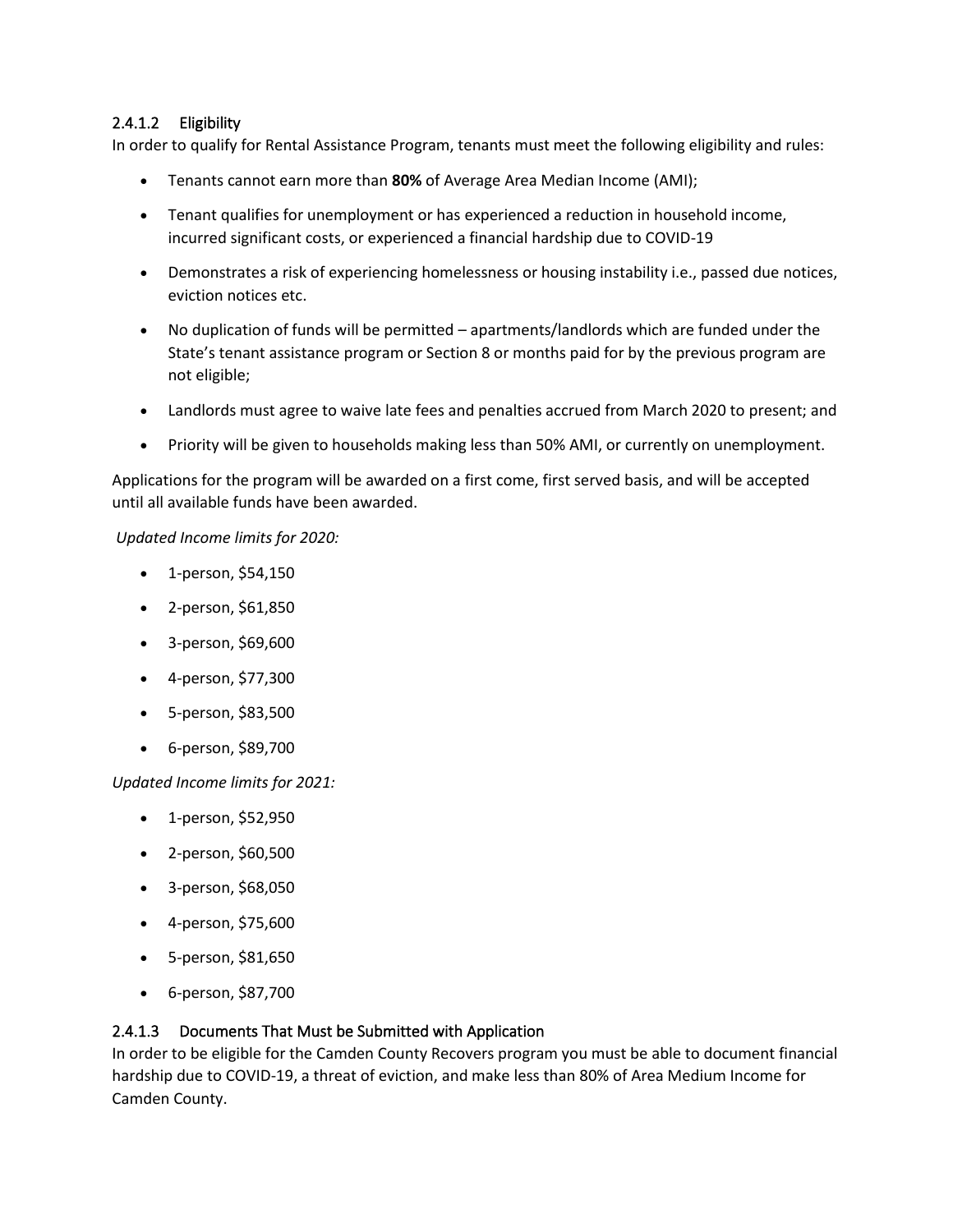#### 2.4.1.4 Assistance Status

Accepting applications for both renters and landlords

#### <span id="page-7-0"></span>2.4.2 Camden County NJ Shares and Volunteers of America Delaware Valley [- https://patch.com/new](https://patch.com/new-jersey/cherryhill/rent-mortgage-support-available-camden-co-residents-need)[jersey/cherryhill/rent-mortgage-support-available-camden-co-residents-need](https://patch.com/new-jersey/cherryhill/rent-mortgage-support-available-camden-co-residents-need)

#### 2.4.2.1 Summary

Volunteers of America Delaware Valley (VOADV) and New Jersey SHARES Inc. (NJ SHARES) are partnering to offer a new assistance program for Camden County residents in need. The SHARES Mortgage Assistance Rent or Taxes (SMART) Program provides critical funding for rent or mortgage assistance to individuals that are currently facing eviction or foreclosure.

#### 2.4.2.2 Eligibility

To be eligible for the SMART Program, individuals must be Camden County residents and meet the following pre-qualifications:

- Have a back-owed rent or mortgage that puts the household in danger of eviction or foreclosure
- Be experiencing a financial crisis, defined as a period of intense financial difficulty which the household did not create and which the household lacks the current means to overcome
- Be able to demonstrate the ability to make on-time payments in the future
- Have a total gross monthly income level that does not exceed 300% of the current Federal Poverty Level (FPL)
- Complete and submit an application, as well as all necessary supporting documentation

#### 2.4.2.3 Contact Information

- Phone Number: 1866-657-4273
- Email: njsmart@njshares.org

## <span id="page-7-1"></span>2.5 CHERRY HILL NEW JERSEY ONLY - HTTPS://WWW.CHNJ.GOV[/1316/COVID-R](https://www.chnj.gov/1316/COVID-Rental-and-Mortgage-Assistance)ENTAL-AND-MORTGAGE-A[SSISTANCE](https://www.chnj.gov/1316/COVID-Rental-and-Mortgage-Assistance)

#### <span id="page-7-2"></span>2.5.1 Summary - Emergency Rental Assistance

Gloucester County has received funds from the U.S. Department of Treasury to provide rental relief to landlords and tenants through the Emergency Rental and Utility Assistance Program (ERAP). The program provides financial assistance toward unpaid rent and/or utility bills for low- and moderateincome renter households in Gloucester County that have been impacted by the COVID-19 pandemic. Eligible uses of funds are for rental and utility arrears and temporary prospective rental assistance to Gloucester County households that have had a substantial reduction in income, have qualified for unemployment benefits, incurred significant costs, or experienced a financial hardship due, directly, or indirectly, to the COVID-19 pandemic.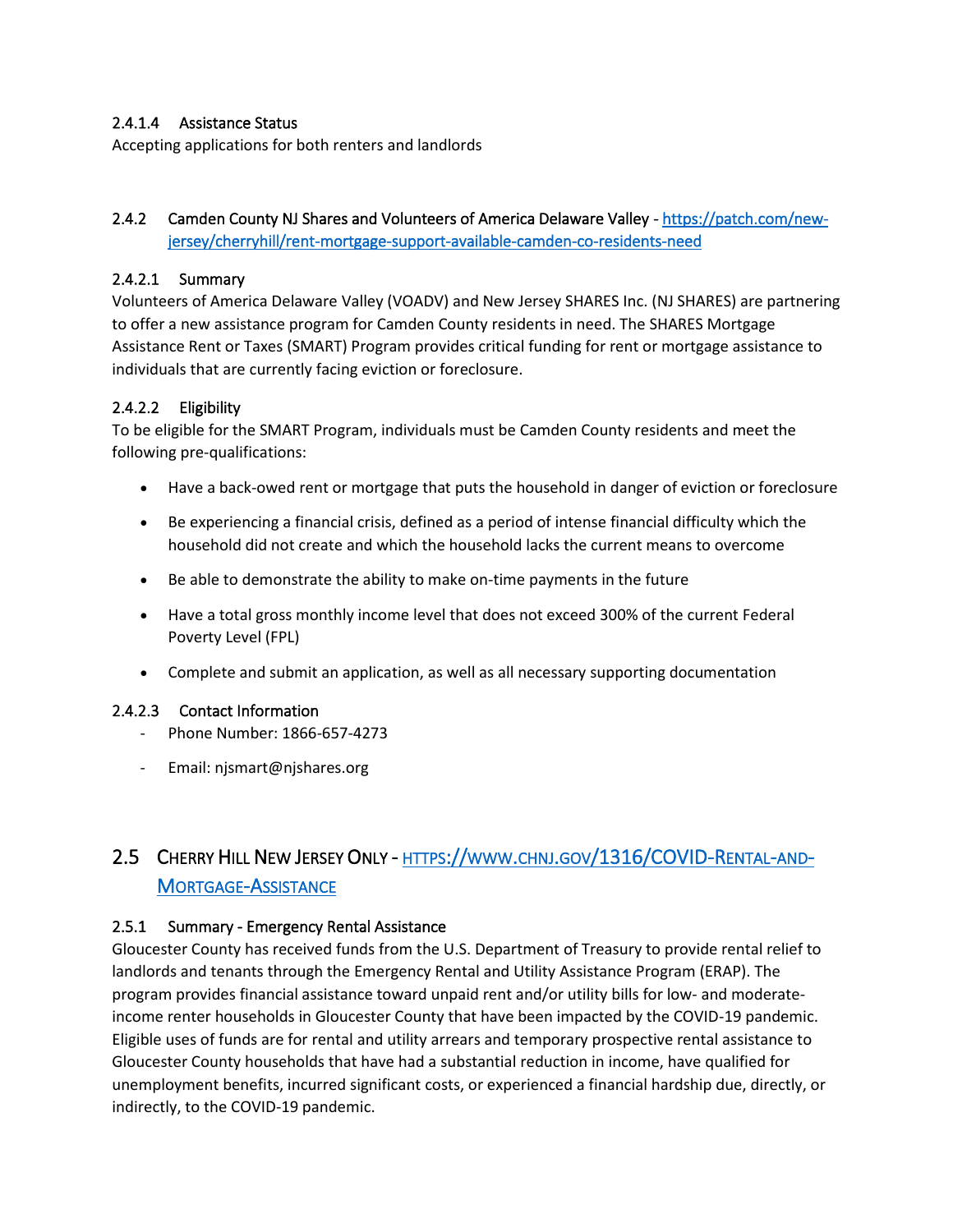Eligible households may receive up to eighteen (18) months of assistance to ensure housing stability for the household (subject to the availability of funds). Arrears will be paid prior to prospective payments.

The statute requires that priority be given to households with income that does not exceed 50 percent of the area median income for the household, or where one or more individuals within the household are unemployed as of the date of the application for assistance and have not been employed for the 90 day period preceding such date.

#### <span id="page-8-0"></span>2.5.2 Summary - Covid Rental and Mortgage Assistance

The Rental & Mortgage Assistance Program will provide temporary rental and mortgage assistance, for up to six months, to low- and moderate-income (households at or below 80% of the Area Median Income) that have had a substantial reduction in income or became unemployed due to the **COVID-19 pandemic only**. The assistance, per month for rental assistance and mortgage assistance, will be capped at HUD's MSA Small Area FY 2021 fair market rents by zip code or the total of the rent or mortgage payment, whichever is lesser (see chart below). Persons applying must meet all applicable program income and eligibility requirements.

#### <span id="page-8-1"></span>2.5.3 Documents That Must be Submitted with Application

- o 2019 Tax Return (complete with all schedules)
- o Government ID for all household members (front and back)
- $\circ$  Notice of Unemployment Insurance Award (All applicable household members) (if not available Layoff Letter, Notice of Unemployment Claim Filed)
- $\circ$  Evidence of all other income: (child support, disability, worker's comp, etc.) all household members
- $\circ$  The two most recent months of bank statements all accounts
- o Your Lease or most recent Mortgage Statement
- o A Statement explaining how your income was lessened due to COVID-19

#### <span id="page-8-3"></span><span id="page-8-2"></span>2.5.4 Assistance Status - Accepting Applications

## 2.6 GLOUCESTER COUNTY - HTTPS://WWW.[GLOUCESTERCOUNTYNJ](https://www.gloucestercountynj.gov/1224/Emergency-Rental-Assistance).GOV/1224/EMERGENCY-RENTAL-A[SSISTANCE](https://www.gloucestercountynj.gov/1224/Emergency-Rental-Assistance)

#### <span id="page-8-4"></span>2.6.1 Eligibility

Selected households must meet the following eligibility criteria to qualify for assistance:

- Qualify for unemployment or have experienced a reduction in household income, incurred significant costs, or experienced a financial hardship due, directly or indirectly, to theCOVID-19 pandemic;
- Demonstrate a risk of experiencing homelessness or housing instability;
- Have incurred substantial expenses due to Covid-19;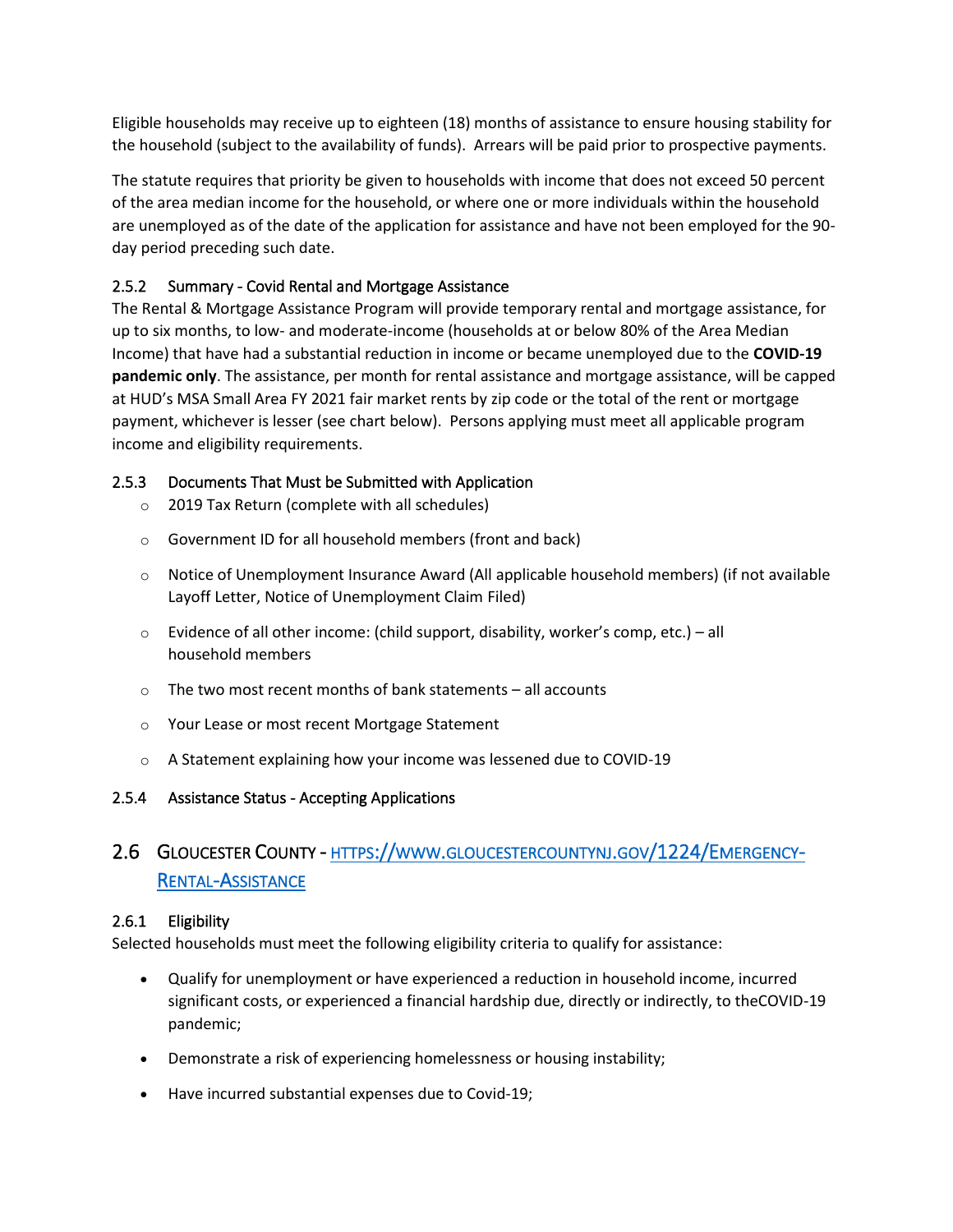• Have a household income at or below 80 percent of the area median income (please see income limits below);

| <b>Household</b><br>size    | 1 Person | Person   | <b>Person</b> | 4 Person                                             |  | Person   Person   Person   Person         |  |
|-----------------------------|----------|----------|---------------|------------------------------------------------------|--|-------------------------------------------|--|
| <b>Very Low</b><br>$(50\%)$ | \$33,100 | \$37,800 | \$42,550      | \$47,250   \$51,050   \$54,850   \$58,600   \$62,400 |  |                                           |  |
| Low Income<br>(80%)         | \$52,950 | \$60,500 |               | $$68,050$ $$75,600$                                  |  | \$81,650   \$87,700   \$93,750   \$99,800 |  |

- Have a lack of assets and savings to pay rent arrears or current and future rent;
- Be a Gloucester County resident; and,
- Obligated to pay rent on a residential dwelling.

The program will only pay for rent arrears incurred after March 16, 2020.

#### <span id="page-9-0"></span>2.6.2 Documents that Must be Included with Application

Names, birthdates, income information for all individuals living in the household, as well as:

- Landlord information; and,
- Current and previous housing assistance received, if any; and,
- Proof of ALL income in the house (Paystubs, Unemployment benefits, Bank statements showing direct deposits, SSI or SSDI statements); and
- Evidence of financial hardship due, directly or indirectly, to the COVID-19 pandemic
	- 0. Loss of income due to reduction in hours (paystubs)
	- 1. Unemployment (Claim or award letter);
- Evidence of being high risk for experiencing homelessness or housing instability;
- Lease agreement or rental agreement signed by your landlord; and
- Proof of arrearages (Letter of delinquency or rental ledger which details the month and amounts behind on rent); and,
- An email address is also required.

#### <span id="page-9-1"></span>2.6.3 Application Status - Accepting Applications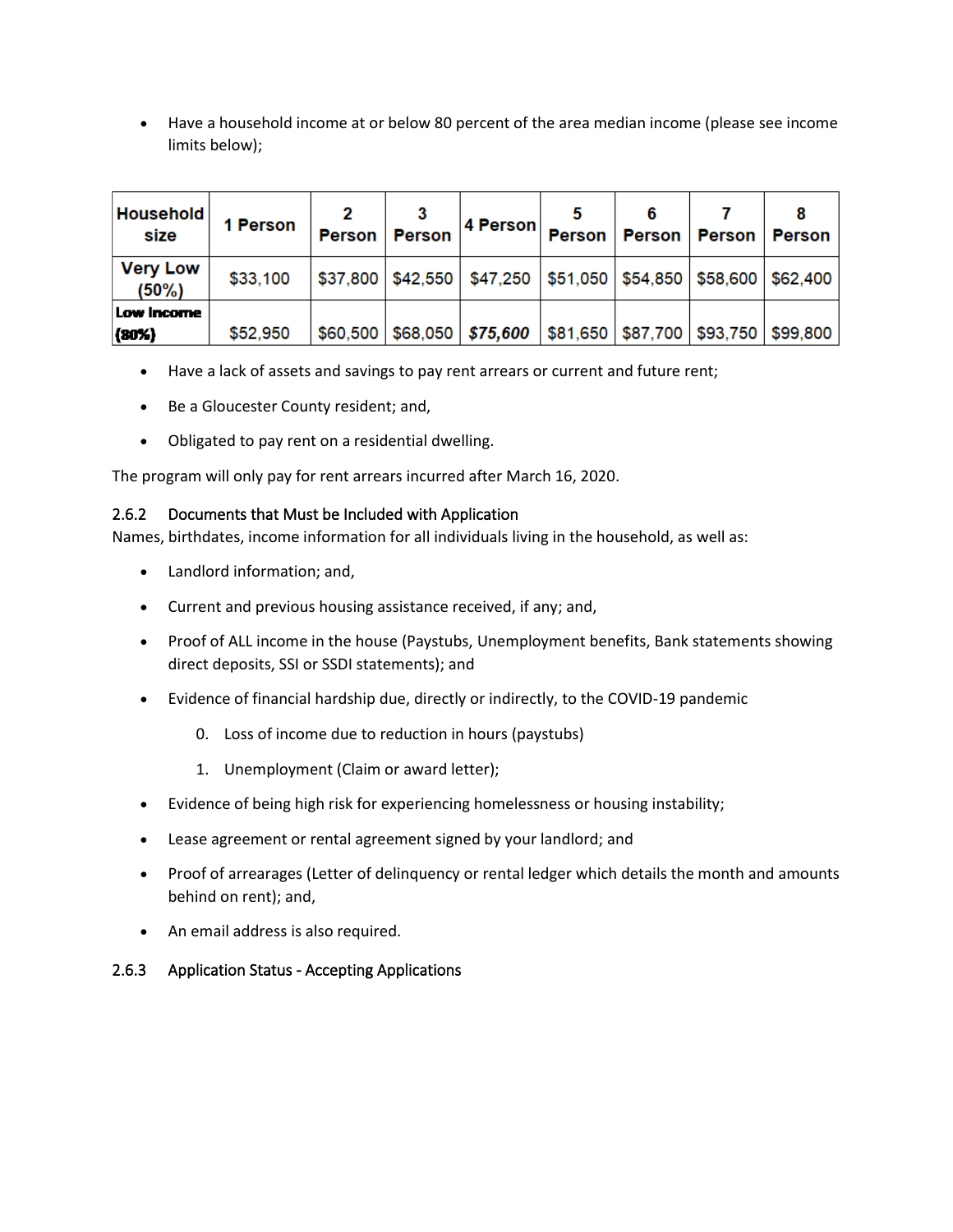## <span id="page-10-0"></span>3 RENTAL ASSISTANCE CHARITIES

#### <span id="page-10-1"></span>3.1 CATHOLIC CHARITIES OF MIDDLESEX AND CENTRAL NEW JERSEY-

HTTPS://WWW.[NEEDHELPPAYINGBILLS](https://www.needhelppayingbills.com/html/central_new_jersey_catholic_ch.html).COM/HTML/CENTRAL\_NEW\_JERSEY\_CATHOLIC\_CH.HT [ML](https://www.needhelppayingbills.com/html/central_new_jersey_catholic_ch.html)

#### <span id="page-10-2"></span>3.1.1 Summary

Families or individuals who need help can call upon the Catholic Charities, Diocese of Metuchen. This non-profit agency provides emergency assistance, social services, and aid to residents of the counties of Middlesex, Somerset, Warren, and Hunterdon. Examples of the assistance programs and resources that they provide the working poor, seniors, and unemployed are listed below

## <span id="page-10-3"></span>4 VA (VETERANS) ASSISTANT PROGRAMS

#### <span id="page-10-4"></span>4.1.1 Summary

A proactive approach to helping veterans and their families with immediate support when facing homelessness. We provide rapid re-housing to homeless veterans in addition to keeping veteran households from losing their housing when they are facing eviction. Our first priority is to either assist the family in remaining in their current housing, or, if they are homeless, to quickly locate and help them secure affordable housing. To accomplish this, we assist in the housing search; provide access to emergency housing, when possible, in the interim; intervene with landlords; provide support and case management services that can include assistance with medical care, mental health or substance abuse treatment, child care and job training. Temporary financial assistance may also be available to help with such expenses as security deposits, back rent, utility payments or bedding and household essentials.

Delivering a rapid response has proven essential to meeting the needs of veterans and their families, especially those we have rescued from living in shelters, emergency motels, their cars or the woods.

## <span id="page-10-5"></span>4.2 VETERANS INC. - HTTPS://WWW.[VETERANSINC](https://www.veteransinc.org/services/supportive-services-for-veteran-families/).ORG/SERVICES/SUPPORTIVE-SERVICES-FOR-[VETERAN](https://www.veteransinc.org/services/supportive-services-for-veteran-families/)-FAMILIES/

#### <span id="page-10-6"></span>4.2.1 Summary

The Veterans Inc. Supportive Services for Veterans and Veteran Families Program helps individuals and families who are homeless or at risk. If you meet the basic eligibility requirements, Veterans Inc. provides direct services and financial assistance to help search for housing, assist with initial rent costs, and pay for certain bills related to back rent or utilities.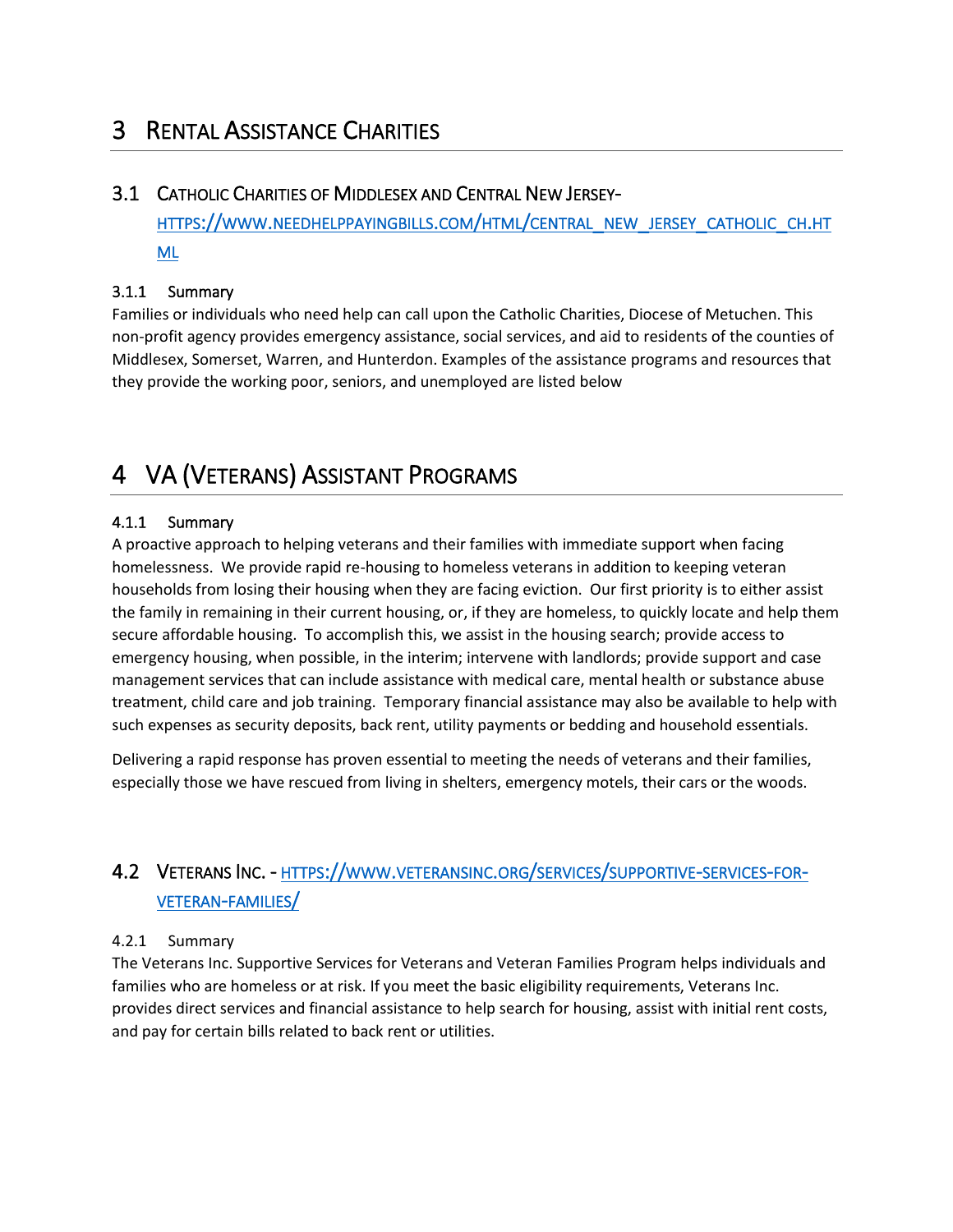#### <span id="page-11-0"></span>4.2.2 Eligibility

- 1. **Veteran and Veteran Family status** a single veteran or a family in which the head of household or the spouse of the head of household is a veteran
- 2. **Low income** that does not exceed 50% of your area's median income
- 3. **Occupying Permanent Housing** you are either already in permanent housing and are trying to avoid eviction **OR** you are homeless but are scheduled to move into permanent housing within 90 days

#### <span id="page-11-1"></span>4.2.3 Contact Information

- Phone Number: 1800-482-2565
- <span id="page-11-2"></span>4.3 COMMUNITY HOPE NJ - HTTPS://WWW.[COMMUNITYHOPE](https://www.communityhope-nj.org/what-we-do/hope-for-veterans/supportive-services-for-veteran-families-ssvf/)-NJ.ORG/WHAT-WE-DO/HOPE-FOR-VETERANS/[SUPPORTIVE](https://www.communityhope-nj.org/what-we-do/hope-for-veterans/supportive-services-for-veteran-families-ssvf/)-SERVICES-FOR-VETERAN-FAMILIES-SSVF/

#### <span id="page-11-3"></span>4.3.1 Contact Information

- Phone Number: 1855-483-8466
- Email: [SSVF@communityHope-NJ.org](mailto:SSVF@communityHope-NJ.org)

## <span id="page-11-4"></span>5 UTILITY ASSISTANCE

#### <span id="page-11-5"></span>5.1 GAS & ELECTRIC - HTTPS://[NJSHARES](https://njshares.org/energy/).ORG/ENERGY/

#### <span id="page-11-6"></span>5.1.1 Summary

#### <span id="page-11-7"></span>5.1.2 Eligibility

- •Be a homeowner or renter living in NJ
- •Currently receive gas and electric services from one of the following providers: JCP&L, PSE&G, Rockland Electric, Atlantic City Electric, NJNG, Elizabeth Gas, South Jersey Gas, or a third party provider who bills through one of these companies
- •Be facing a crisis situation that includes a documented notice that your gas/electric account is currently 45 days or more past due, and/or have received a discontinuation notice, and/or service has already been disconnected. Minimum \$100 account balance.
- •Provide copies of all required documentation along with the application
- •Meet income eligibility requirements noted in the PAGE table below
- •Any household with assets of \$15,000 or more in savings, stocks/bonds etc. will be considered ineligible for the program.

Household Size Maximum Annual Income

| 1 | \$66,968  |
|---|-----------|
| 2 | \$87,575  |
| 3 | \$108,180 |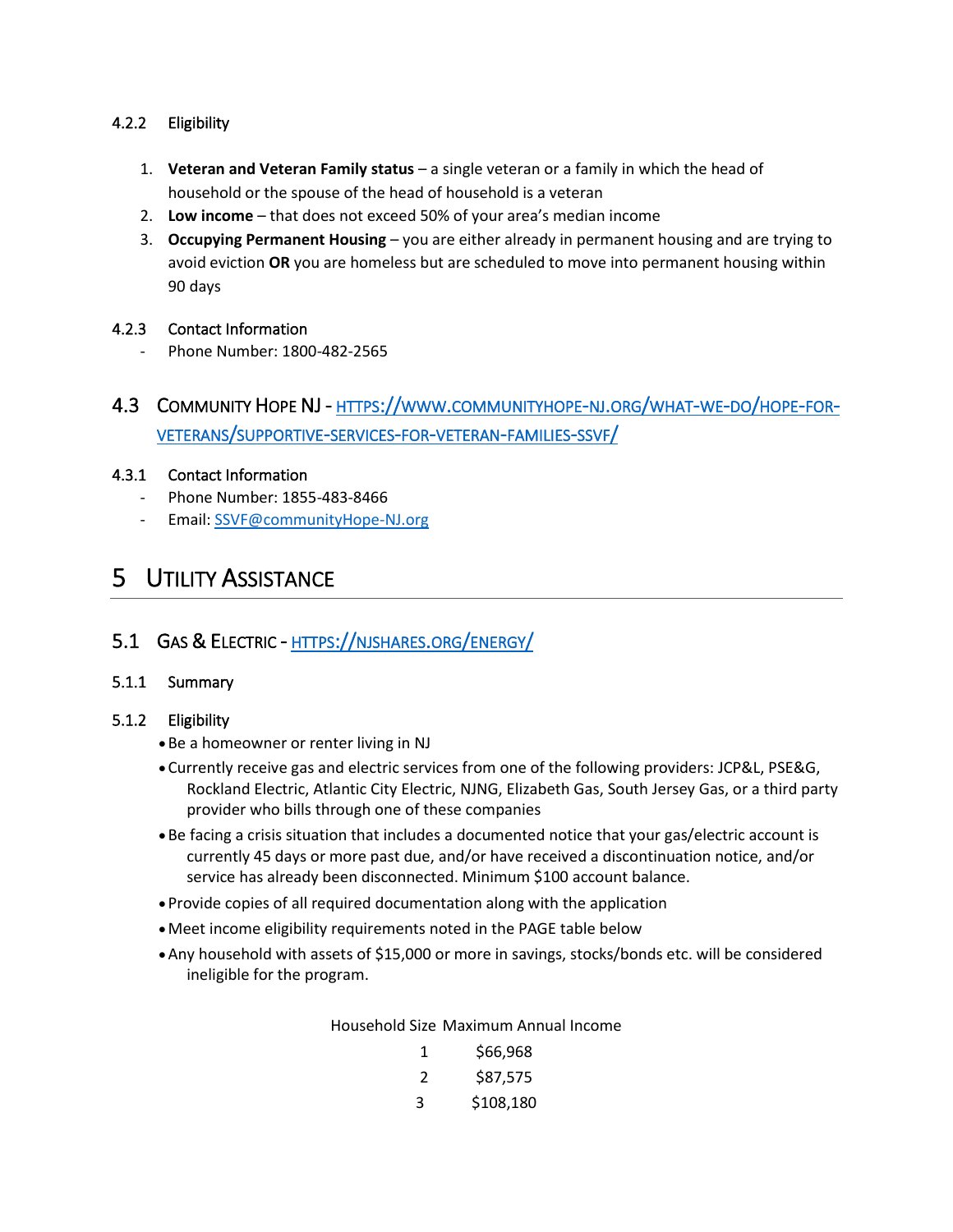| 4 | \$128,786 |
|---|-----------|
| 5 | \$149,392 |
| 6 | \$169,998 |
| 7 | \$173,862 |
| 8 | \$177,725 |

#### <span id="page-12-0"></span>5.1.3 Application Status – Open

You can use any one of the following methods to apply for this program:

- Submit an online [application](https://njpoweron.org/page/page-application1/) (you will need electronic versions of all required [documentation\)](http://www.njpoweron.org/page-requirements.html)
- •Dial 2-1-1 for assistance regardless of where you live or local [agencies;](http://www.njpoweron.org/page-application.html) all have partnered with AHA to assist you with the process
- •Download an application in English or Spanish in the attached documents on the right side of this page and mail it to AHA (AHA, 59 Broad St., Eatontown, NJ 07724)
- Email scanned application and all documentation to AHA.
- •Drop off the application with all documentation.

### <span id="page-12-1"></span>5.2 WATER & SEWER - HTTPS://[NJSHARES](https://njshares.org/water/).ORG/WATER/

#### <span id="page-12-2"></span>5.2.1 Summary

**New Jersey American Water (NJAW) -** NJ SHARES administers the NJAW **H2O Help to Others [Program](https://njshares.org/new-jersey-american-water-h2o-help-to-others-program-apply/)**™. Customers who qualify may receive a grant of up to \$500. Their **Low Income Payment Program (LIPP)** is designed to assist New Jersey American Water's most economically challenged customers. This aid can be equivalent to as much as 20% of a customer's monthly bill, depending on eligibility. For both programs, an applicant's income must be no greater than 300% of the FPL, and must have made a good faith payment of \$100 within 90 days of applying, and be at risk of shutoff. Applications are taken through the [mail](https://njshares.org/new-jersey-american-water-h2o-help-to-others-program/) or [online.](https://apply.njsharesgreen.org/login?returnUrl=%2F) For more Information, call 609-883-1626.

**SUEZ [Cares](https://njshares.org/suez-water-suez-cares-program-apply/)** - NJ SHARES administers a water assistance program for Suez Water (formerly United Water) customers in need. There is no income guideline for the program. Customers must be experiencing a financial crisis, have to make a good faith payment of \$20 within 90 days prior to applying to qualify for a maximum grant of \$100. Applications are administered through the [mail](https://njshares.org/suez-cares-program/) or [online.](https://apply.njsharesgreen.org/login?returnUrl=%2F) You can also call 609-883-1626.

**[LIHWAP](https://www.nj211.org/water-assistance-programs)** - LIHWAP is a federally funded program designed to help low-income households reduce the balances they have on their residential water and wastewater bills. To be eligible for LIHWAP benefits, the applicant household must be responsible for their own water and sewer costs and have a gross income that falls at or below 60% of the NJ State Median Income level. Funds will be provided directly to the water and wastewater companies, on behalf of the residential customer. LIHWAP is not available for business accounts, estates, or property management companies. Visit the [DCAid](https://njdca-housing.dynamics365portals.us/en-us/dcaid-services/) portal to apply.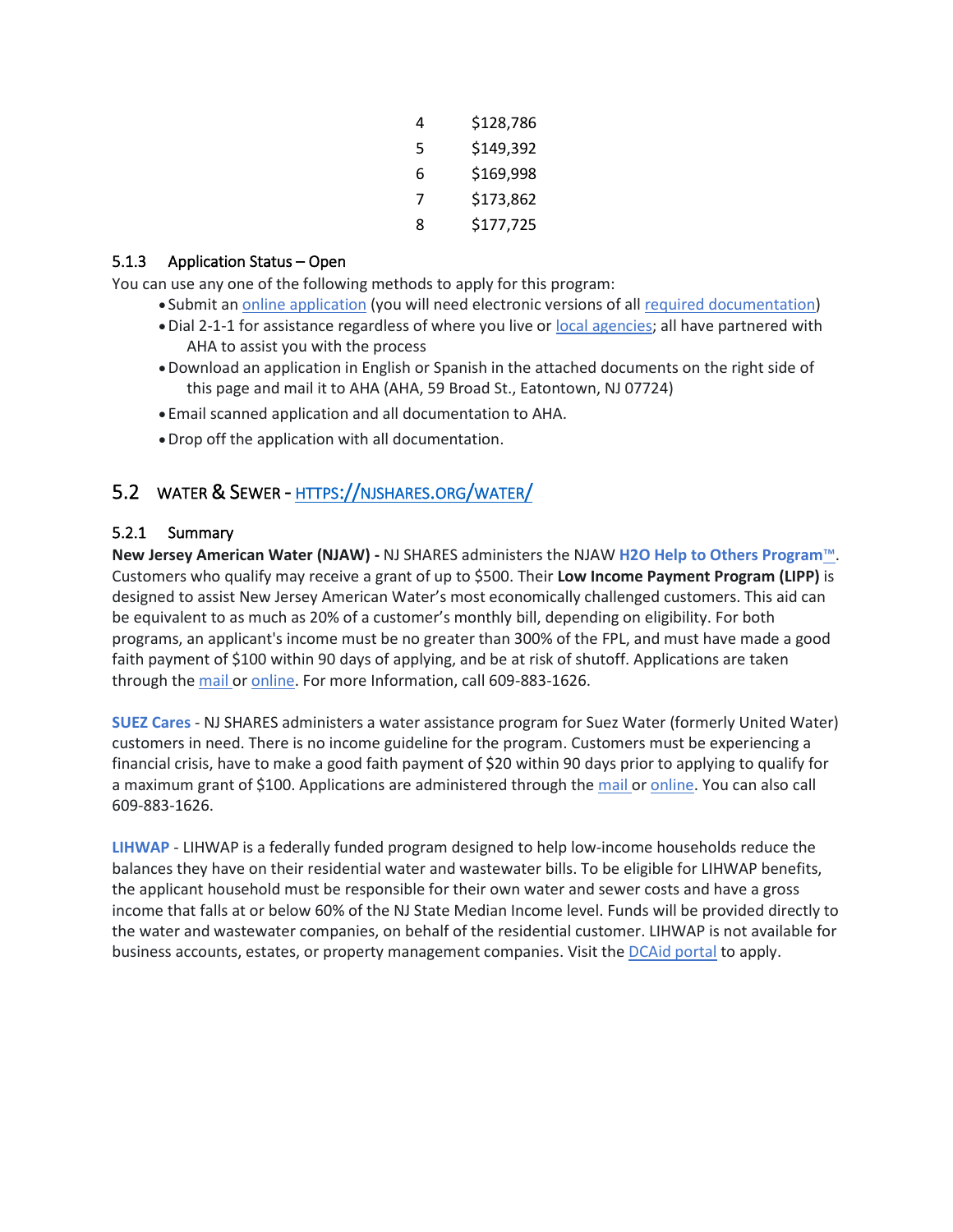# <span id="page-13-0"></span>6 HELPFUL LINKS & PHONE NUMBERS

<span id="page-13-4"></span><span id="page-13-3"></span><span id="page-13-2"></span><span id="page-13-1"></span>

| DCA (Department of Community Affairs)<br>Phone: 609-490-4450 | HTTPS://NJDCA.ONLINEPHA.COM/                    |
|--------------------------------------------------------------|-------------------------------------------------|
|                                                              |                                                 |
| <b>Atlantic County</b>                                       | https://acianj.org/applications/rental-         |
| Phone: 609-343-2390                                          | assistance.asp                                  |
| <b>Burlington County</b>                                     | https://www.co.burlington.nj.us/CivicAlerts.asp |
| Phone: 609-642-9213 ext. 58                                  | x?AID=1809                                      |
| Camden County                                                | https://www.camdencounty.com/service/impro      |
| Phone: 833-327-2119                                          | vement-authority/camden-county-cares-rental-    |
|                                                              | assistance-grant/                               |
| Cherry Hill New Jersey                                       |                                                 |
| Phone: 856-665-6500                                          | HTTPS://WWW.CHNJ.GOV/1316/COVID-RENTAL-AND-     |
|                                                              | <b>MORTGAGE-ASSISTANCE</b>                      |
|                                                              |                                                 |
| <b>Gloucester County</b>                                     |                                                 |
| Phone: 856-844-3632                                          | HTTPS://WWW.GLOUCESTERCOUNTYNJ.GOV/1224/EME     |
|                                                              | RGENCY-RENTAL-ASSISTANCE                        |
| <b>Catholic Charities</b>                                    |                                                 |
|                                                              |                                                 |
|                                                              | HTTPS://WWW.NEEDHELPPAYINGBILLS.COM/HTML/CENT   |
|                                                              | RAL NEW JERSEY CATHOLIC CH.HTML                 |
| VA                                                           | https://www.veteransinc.org/services/supportiv  |
| Phone: 800-482-2565                                          | e-services-for-veteran-families/                |
|                                                              |                                                 |
|                                                              | HTTPS://WWW.COMMUNITYHOPE-NJ.ORG/WHAT-WE-       |
| Phone: 855-484-8466                                          | DO/HOPE-FOR-VETERANS/SUPPORTIVE-SERVICES-FOR-   |
|                                                              | VETERAN-FAMILIES-SSVF/                          |
| <b>Utilities</b>                                             | https://njshares.org/energy/                    |
| Phone 609-883-6364                                           |                                                 |
|                                                              |                                                 |
|                                                              | https://njshares.org/water/                     |